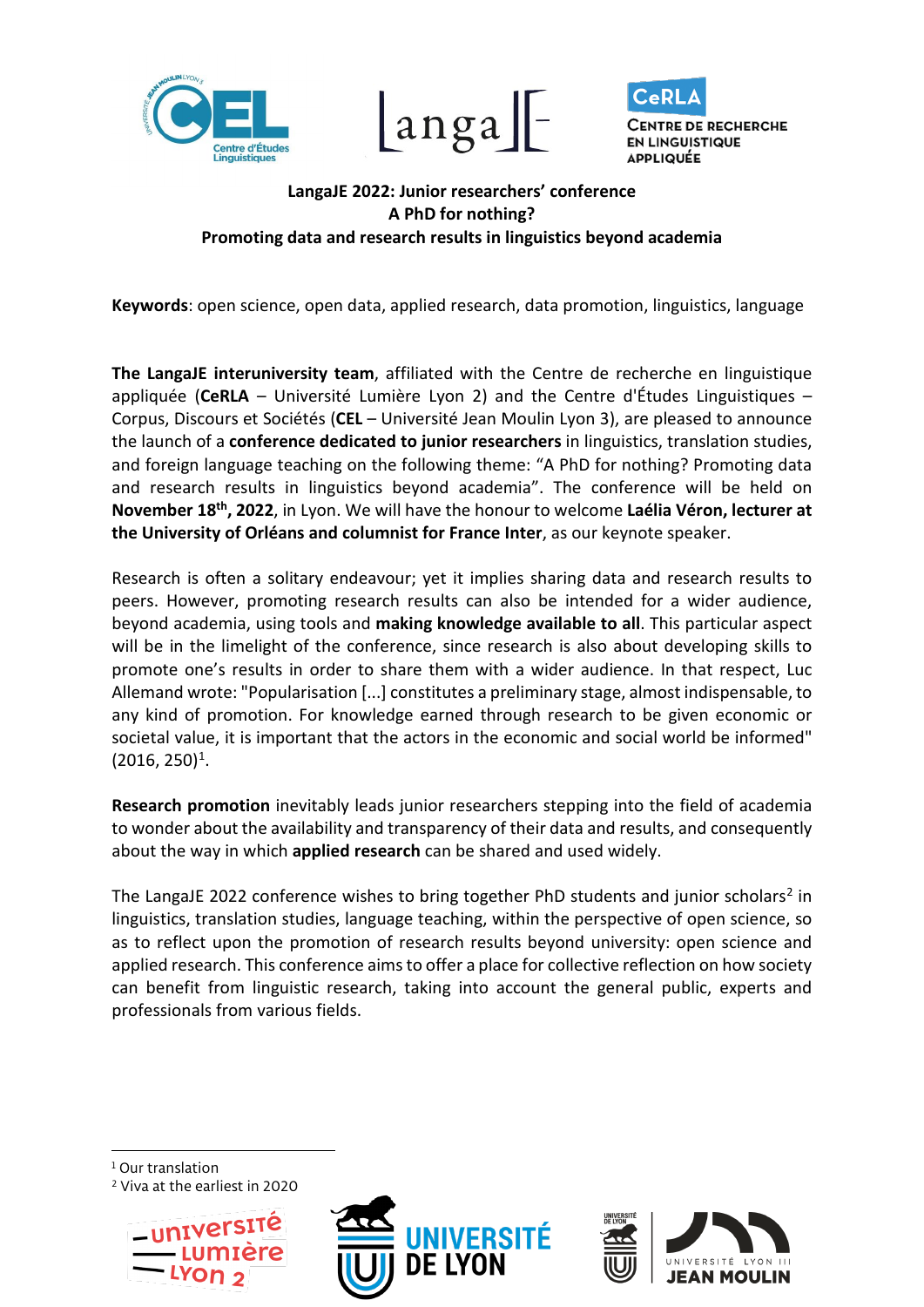





Papers will address one of the following topics:

1) **Open science**, aimed at the general public, can encompass political issues (debates, speeches, etc.) and societal issues (educational, cultural, informational, etc.). Open science can take different forms: a humorous linguistic column on the radio (L. Véron, France Inter), a book for the general public (C. Benzitoun, *Qui veut la peau du français ?*, 2021), or a smartphone application (M. Avanzi *et al*, 2021, "Français de nos régions"). **Papers may address methodological issues** (How to popularise, to make it available to all? By which means (technical, linguistic)? etc.) and **societal issues** (What are the impact(s) on society? What does "promoting one's results" mean? etc.).

2) **Applied research** concerns, among others, experts and professionals, and can take many forms (toolboxes, software, databases, pedagogical methods, etc.). In some cases, it reflects the **explicit purpose** of one's PhD work (E. Giraudier, thesis in progress; H. Dyche, thesis in progress), but it can also be a **practical implementation of theoretical research** (F.-R. Chaumartin, Proxem). **Papers may address methodological issues, technical issues** (How to create a tool? For what purpose? What kind of tool to propose? etc.), or the **presentation of a concrete implementation of one's PhD work**.

These two broad topics are not exclusive and papers tackling both are welcome. Moreover, the questions listed are examples and we encourage any other proposal dealing with the idea of promoting research beyond academia.

#### **How to submit your abstract:**

Abstracts should be written in *Times New Roman***, single-spaced, size 12**, be **no longer than 1 page** (selective bibliography included), and should include **5 keywords**. Participants are encouraged to present their papers in **French** (20-minute format). Papers in English will be considered.

Proposals must be **submitted directly on the LangaJE 2022 website** [https://langaje2022.sciencesconf.org](https://langaje2022.sciencesconf.org/) in **Word format by April 18, 2022**. Double-blind peer review is the evaluation process used by the scientific board. Therefore, any identifying elements should be removed from your abstract.

**At the end of the conference, the speakers will be invited to prepare a short communication dedicated to the general public in the form of an article or a podcast.** The modalities will be specified later.





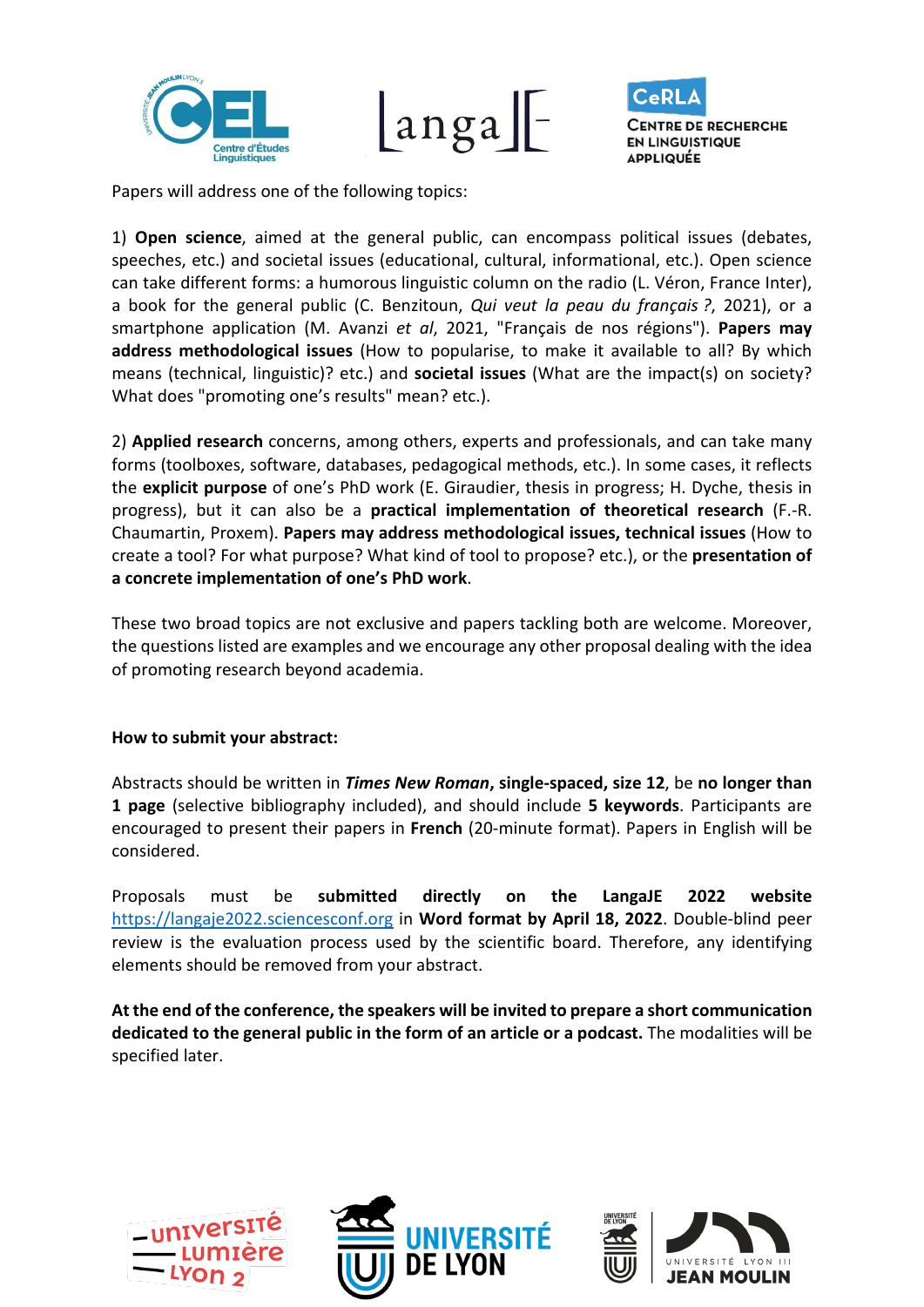





## **Deadlines:**

- **April 18, 2022**: deadline for submission of abstracts
- **June 2022**: notification of acceptance
- **November 18, 2022**: conference

## **Organising committee**

Christophe Coupé (CEL) Cécile Cuchet (CeRLA) Catline Dzelebdzic (CeRLA) Aurélie Héois (CEL) Bérengère Lafiandra (CEL) Sidonie Larato (CeRLA) Ahmed Mahdi (CeRLA) Meng Pan (CeRLA) Pauline Rodet (CEL) Marie-Alice Rebours (CeRLA) Olga Tarabanova (CEL) Amandine Vattaire (CEL)

Event website: [https://langaje2022.sciencesconf.org](https://langaje2022.sciencesconf.org/) For any inquiry: [langaje@protonmail.com](mailto:langaje@protonmail.com)